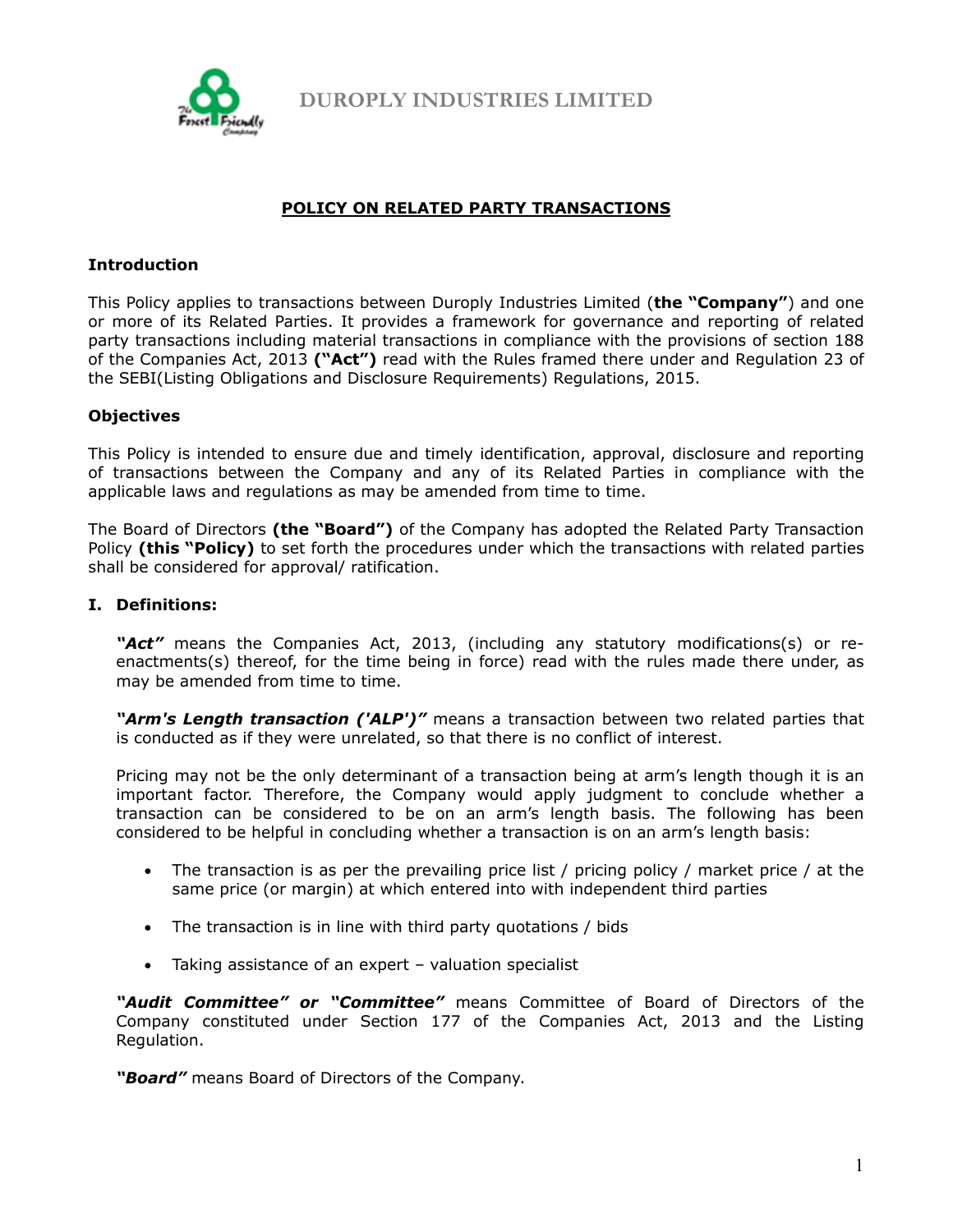"Key Managerial Personnel ('KMP')" mean Key managerial personnel as defined under Section 2(51) of the Act –

- a. the Managing Director or Chief Executive Officer or the Manager;
- b. the Whole-time Director;
- c. the Chief Financial Officer;
- d. the Company Secretary;
- e. such other officers, not more than one level below the Directors who is in whole-time employment, designated as key managerial personnel by the Board; and
- f. such other officer as may be prescribed;

*"Listing Regulations"* means the Securities and Exchange Board of India (Listing Obligations and Disclosure Requirements) Regulations, 2015 including any subsequent amendments thereof.

For the purpose, "*material modifications"* as defined by the Audit Committee would refer to the following:

*"Material modifications"* will mean & include any modification to an existing RPT having variance of 20% of the existing limit or Rs.1 Crore whichever is higher, as sanctioned by the Audit Committee/Shareholders, as the case may be.

*"Material Related Party Transactions"* - a transaction with a Related Party shall be considered material if the transaction(s) to be entered into individually or taken together with previous transactions during a financial year, exceeds Rs. 1000 Crore or 10% of the annual consolidated turnover of the Company whichever is lower as per the last audited financial statements as defined under Regulation 23 of the Listing Regulations and the contracts or arrangements given under Companies Act, 2013. Provided that in case of any amendment to the Act or the Listing Regulations, definition of Material Related Party Transactions will be deemed to be changed without any further approval of Audit Committee or Board. Transaction involving payment made to related party with respect to brand usage or royalty, exceeding 5% of annual consolidated turnover of the Company as per the last audited financial statement, shall also be considered as material RPT under Listing Regulations.

*"Ordinary course of business"* - The term ordinary course of business is not defined under the Act or the Rules thereunder. Therefore, it would depend on facts and circumstances of each case. The Company would therefore exercise judgment to conclude whether a transaction can be considered to be in the ordinary course of business. Examples of transactions that the Company would consider to be in the ordinary course of business would include but not limited to –

- The transaction is approved under its Memorandum and Articles of Association.
- The Company had entered into such transactions over the years in the past for furtherance of its business.
- The transaction is carried out at sufficient frequency.
- The transaction was in furtherance of the business of the Company and is consistent with its business objective of augmenting and acquiring newer capabilities.
- The transaction is undertaken on arm's length basis.

*"Related Party"* is a party as defined in Section 2(76) of the Companies Act, 2013 read with Rules thereto and clause (zb) of Regulation 2 of the Listing Regulations as amended from time to time.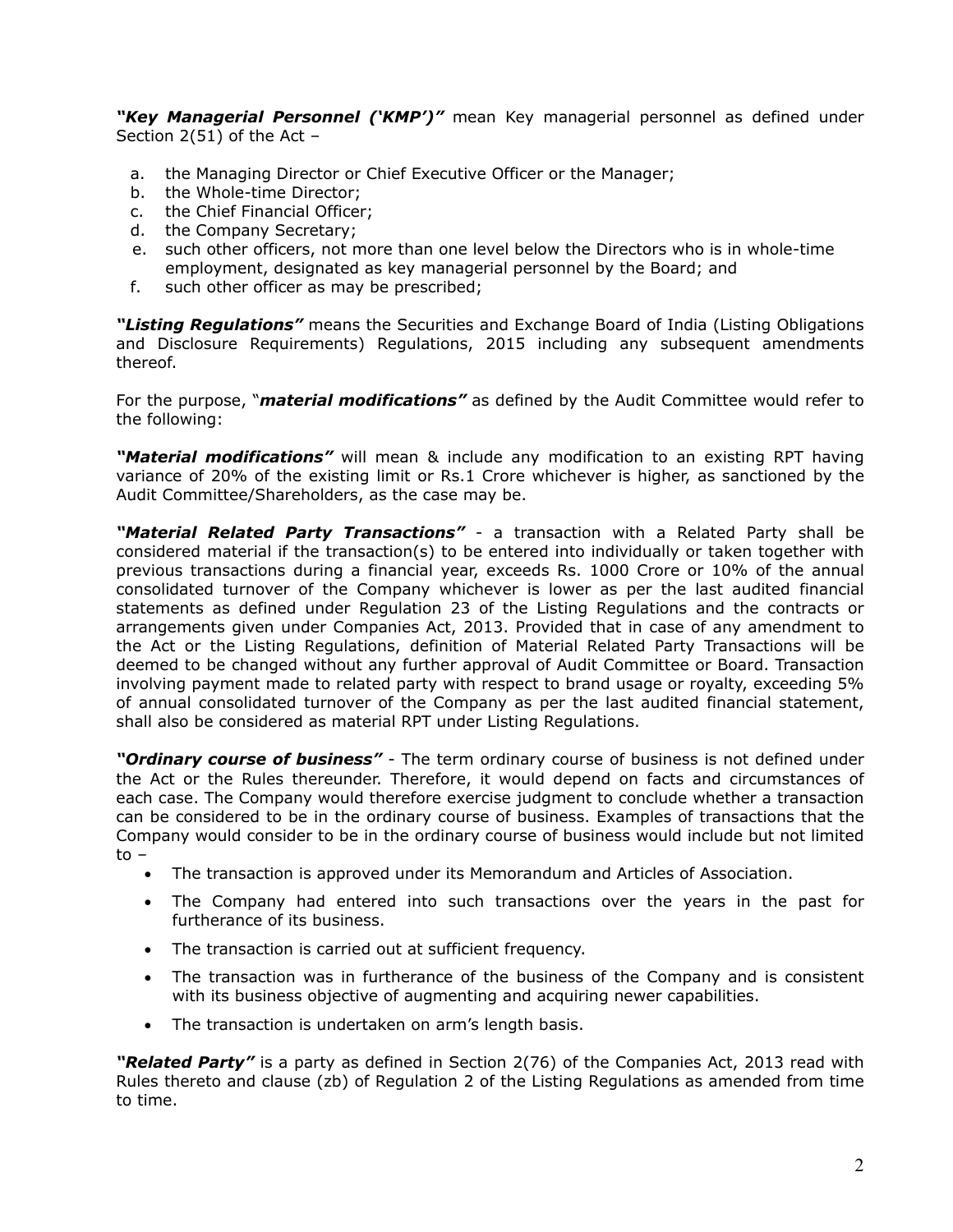*"Related Party Transaction" or "RPT"* means transactions as given under clause (a) to (g) of subsection (1) of Section 188 of the Act and the corresponding Rules thereto and as defined in clause (zc) of Regulation 2 of the Listing Regulations. These include sale, purchase, leasing or supply of goods or property, availing/ rendering of any services, appointment of agents for any of these transactions, underwriting of securities and any transaction(s) involving transfer of resources, services or obligations between the Company or any of its subsidiaries and its related party/ies of the Company or any of its subsidiaries, regardless of whether a price is charged or not.

*Such other transaction(s) as may be notified from time to time under the Act or the Listing Regulations.* 

(*The above is an indicative list and not an exhaustive one)* 

*Provided that the following shall not be a related party transaction:* 

- *a) the issue of specified securities on a preferential basis, subject to compliance of the requirements under the Securities and Exchange Board of India (Issue of Capital and Disclosure Requirements) Regulations, 2018;*
- *b) the following corporate actions by the listed entity which are uniformly applicable/offered to all shareholders in proportion to their shareholding:* 
	- *i. payment of dividend;*
	- *ii. subdivision or consolidation of securities;*
	- *iii. issuance of securities by way of a rights issue or a bonus issue; and*
	- *iv. buy-back of securities.*

*"Relative"* As per Section 2(77) of the Companies Act, 2013, a person shall be deemed to be the relative of another if he or she is related to another in any one of the following manner:

- a. Member of the Hindu Undivided Family
- b. Spouse
- c. Father (Provided that the term "Father" includes step father)
- d. Mother (Provided that the term "Mother" includes step mother)
- e. Son (Provided that the term "Son" includes step son)
- f. Son's wife
- g. Daughter
- h. Daughter's husband
- i. Brother (Provided that the term "Brother" includes step brother)
- j. Sister (Provided that the term "Sister" includes step sister)

A *"transaction"* with a related party shall be construed to include single transaction or a group of transactions in a contract.

Words and expressions used but not defined in this Policy shall have the same meaning assigned to them in the Act, the Regulations, and the rules / regulations made thereunder, as the case may be or in any amendment thereto. This Policy shall be subject to such clarifications, informal guidance and FAQs as may be issued by MCA and SEBI from time to time.

## **POLICY and SOP**

All Related Party Transactions shall be referred to the Audit Committee for prior approval, irrespective of its materiality. The Audit Committee shall also approve any subsequent material modification of Related Party Transactions. Chief Financial Officer/Company Secretary will refer Related Party Transactions to Audit Committee for approval, as the case may be, in accordance with this Policy.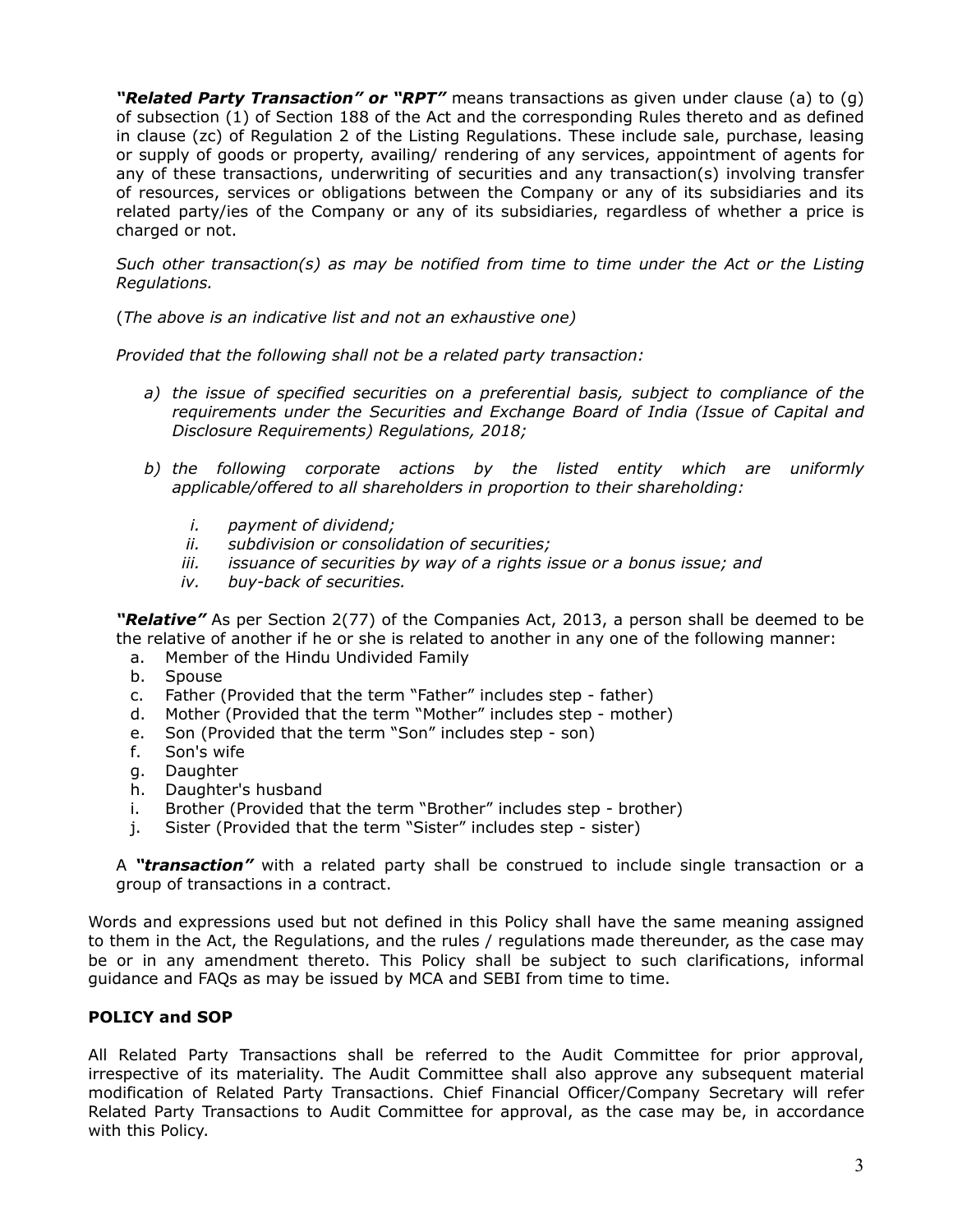## **II. Identification of Potential Related Party Transactions**

Each Director and Key Managerial Personnel are responsible for providing notice to the Board or the Audit Committee of any potential Related Party Transaction(s) involving him or her or his or her Relative, including any additional information about the transaction that the Board/Audit Committee may reasonably request.

Further, the management of the Company will be responsible to inform about the entities/companies which are related parties to the Company, based on the group structure / corporate holdings.

The Board/the Audit Committee will determine whether the transaction constitutes a Related Party Transaction requiring compliance with this Policy.

All Directors are required to declare and disclose their concerns or interests in any company or companies or bodies corporate at the first Board Meeting in every financial year and subsequently whenever there is any change in disclosures. In addition, the directors shall ensure that any business transactions entered into between the Company and themselves comply with the terms of this Policy.

The Company strongly prefers to receive such notice of any potential Related Party Transaction well in advance so that the Audit Committee/the Board has adequate time to obtain and review information about the proposed transaction(s).

## **III. Procedure for approval of Related Party Transactions**

## i) Review and Approval of Related Party Transaction

All Related Party Transaction(s) shall be subject to the prior approval of the Audit Committee whether at a meeting or by resolution by circulation or through electronic mode. A member of the Committee who (if) has a potential interest in any Related Party Transaction will not remain present at the meeting or abstain from discussion and voting on such Related Party Transaction and shall not be counted in determining the presence of a quorum when such Transaction is considered.

## ii) Approval by Circular Resolution of the Committee

In the event the Company Management determines that it is impractical or undesirable to wait until a meeting of the Committee to enter into a Related Party Transaction, such transaction may be approved by the Committee by way of circular resolution in accordance with this Policy and statutory provisions for the time being in force. Any such approval must be ratified by the Committee at its next scheduled meeting.

#### iii) Approval of the Audit Committee

- A. In summary, prior approval of Audit Committee is required for the following Related Party Transactions (including subsequent material modifications thereof):
	- 1. Where Company is a party
	- 2. Where subsidiary of the Company is a party but the Company is not a party, if the value of such transaction whether entered into individually or taken together with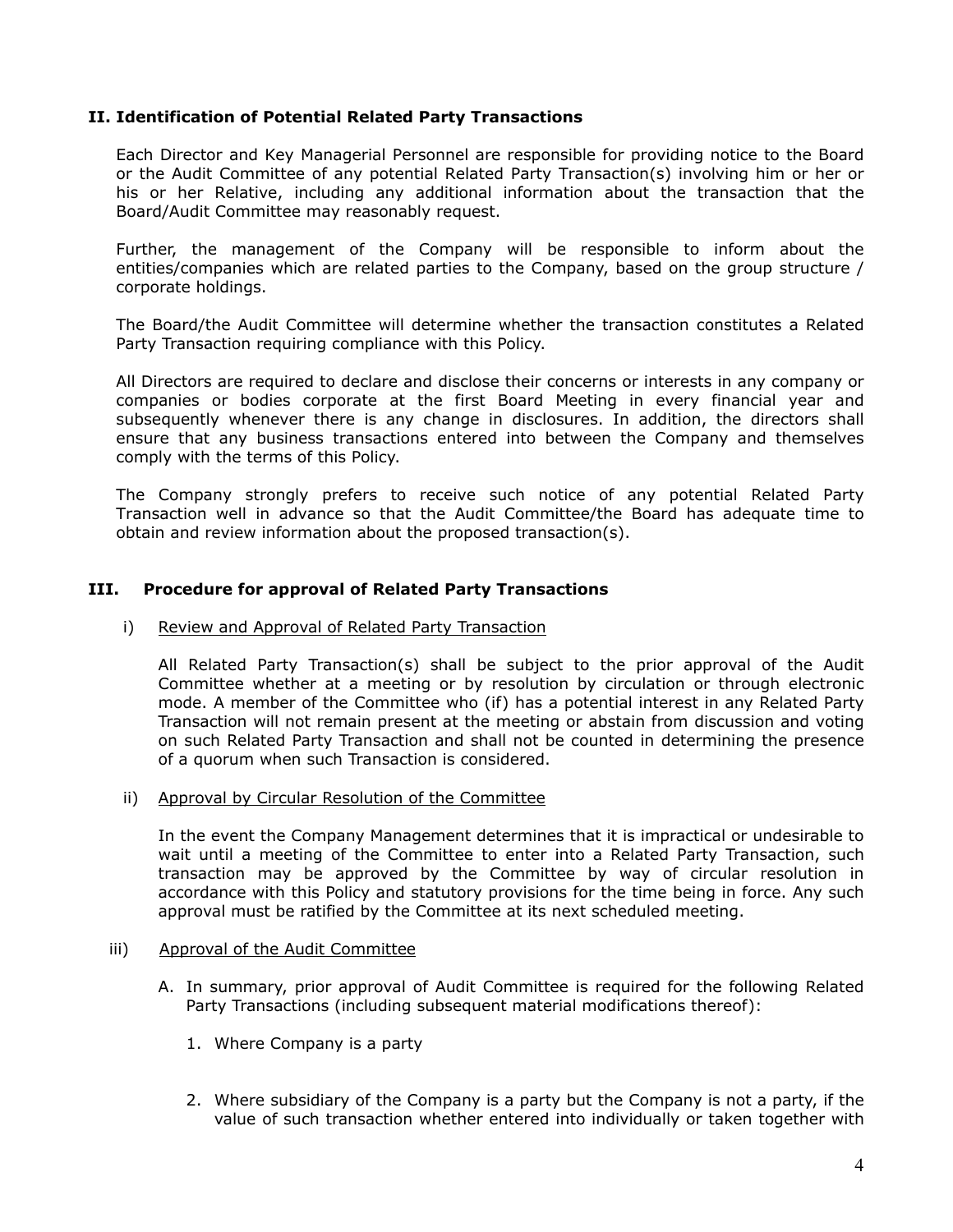previous transactions during a financial year exceeds ten per cent of the annual consolidated turnover, as per the last audited financial statements of the Company.

- 3. With effect from April 1, 2023, Where subsidiary of the Company is a party but the Company is not a party, if the value of such transaction whether entered into individually or taken together with previous transactions during a financial year, exceeds ten per cent of the annual standalone turnover, as per the last audited financial statements of the subsidiary;
- 4. With effect from April 1, 2023, Transaction of the Company and/or its subsidiaries with unrelated parties, the purpose and effect of which is to benefit the Related parties of the Company or any of its subsidiaries.
- B. The Audit Committee will consider the following factors and information, among others, to the extent relevant to the proposed Related Party Transaction(s) while granting its approval:-
	- Name of the related party and its relationship with the listed entity or its subsidiary, including nature of its concern or interest (financial or otherwise);
	- Nature, material terms and conditions and particulars of the proposed transaction;
	- Tenure of the proposed transaction (particular tenure shall be specified)
	- Value of the proposed transaction
	- Whether the transaction is at arm's length;
	- The percentage of the listed entity's annual consolidated turnover, for the immediately preceding financial year, that is represented by the value of the proposed transaction (and for a RPT involving a subsidiary, such percentage calculated on the basis of the subsidiary's annual turnover on a standalone basis shall be additionally provided)
	- If the transaction relates to any loans, inter-corporate deposits, advances or investments made or given by the listed entity or its subsidiary:
		- 1. details of the source of funds in connection with the proposed transaction;
		- 2. where any financial indebtedness is incurred to make or give loans, inter-corporate deposits, advances or investments,
			- $\triangleright$  nature of indebtedness
			- $\triangleright$  cost of funds; and
			- $\triangleright$  tenure;
		- 3. applicable terms, including covenants, tenure, interest rate and repayment schedule, whether secured or unsecured; if secured, the nature of security; and
		- 4. the purpose for which the funds will be utilized by the ultimate beneficiary of such funds pursuant to the RPT.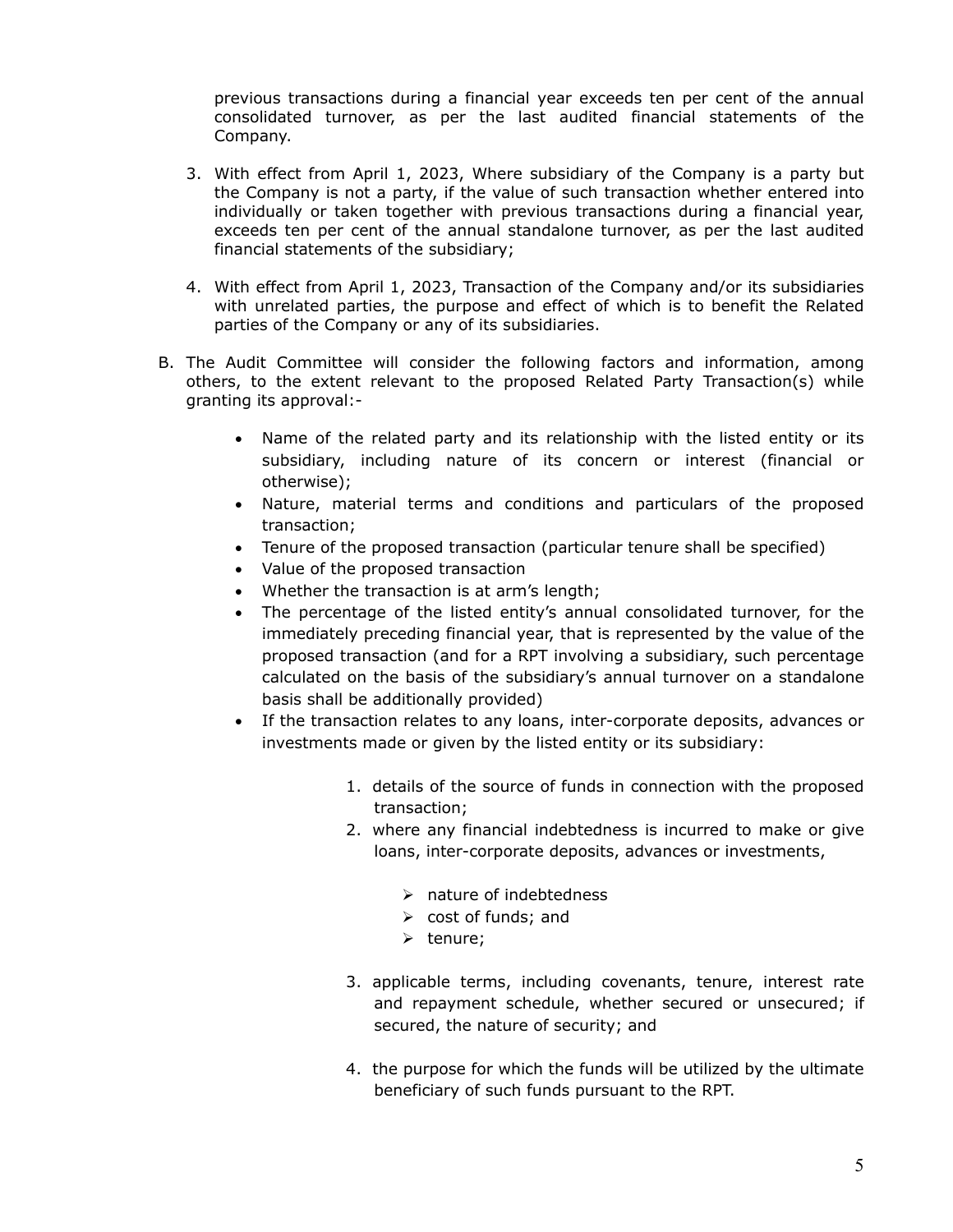- Justification as to why the RPT is in the interest of the listed entity;
- A copy of the valuation or other external party report, if any such report has been relied upon;
- Percentage of the counter-party's annual consolidated turnover that is represented by the value of the proposed RPT on a voluntary basis;
- Any other information relevant or important for the Audit Committee/ Board to take a decision on the proposed transaction.
- C. Any member of the Audit Committee who has a potential interest in any related party transaction will abstain from discussion and voting on the approval of the related party transaction.
- D. With effect from January 1, 2022, only those members of the Audit Committee, who are Independent Directors, shall approve Related Party Transactions.

# *Omnibus Approval*

- The Audit Committee may specify the criteria for granting the omnibus approval after obtaining due approval from the Board, including the following:
	- a) Repetitiveness of the transactions (in past or in future)
	- b) Justification for the need of omnibus approval.
	- c) Such other information as may be prescribed under the Act and the Listing Regulations.
- The Audit Committee may grant omnibus approval for such related party transactions which are unforeseen and repetitive in nature provided, the validity of such transaction is up to one year and the value does not exceed Rs.1 Crore per transaction. While granting the approval, in addition to the criteria given hereinbefore, the Audit Committee shall satisfy itself of the need for the omnibus approval and that the same is in the interest of the Company. The omnibus approval shall specify the following:
	- a. the name/s of the related party, nature of transaction, period of transaction, maximum amount of transaction that can be entered into,
	- b. the indicative base price/current contracted price and the formula for variation in the price if any; and
	- c. such other conditions as the Audit Committee may deem fit.
- The Audit Committee shall review, at least on a quarterly basis, the details of related party transactions entered into by the Company pursuant to each of the omnibus approval given

If the Audit Committee determines that a Related Party Transaction should be referred to the Board, or if the Board in any case elects to review any such matter or it is mandatory under any law for the Board to approve the Related Party Transaction, then the considerations set forth above shall apply to the Board's review and approval of the matter, with such modification as may be necessary or appropriate under the circumstances.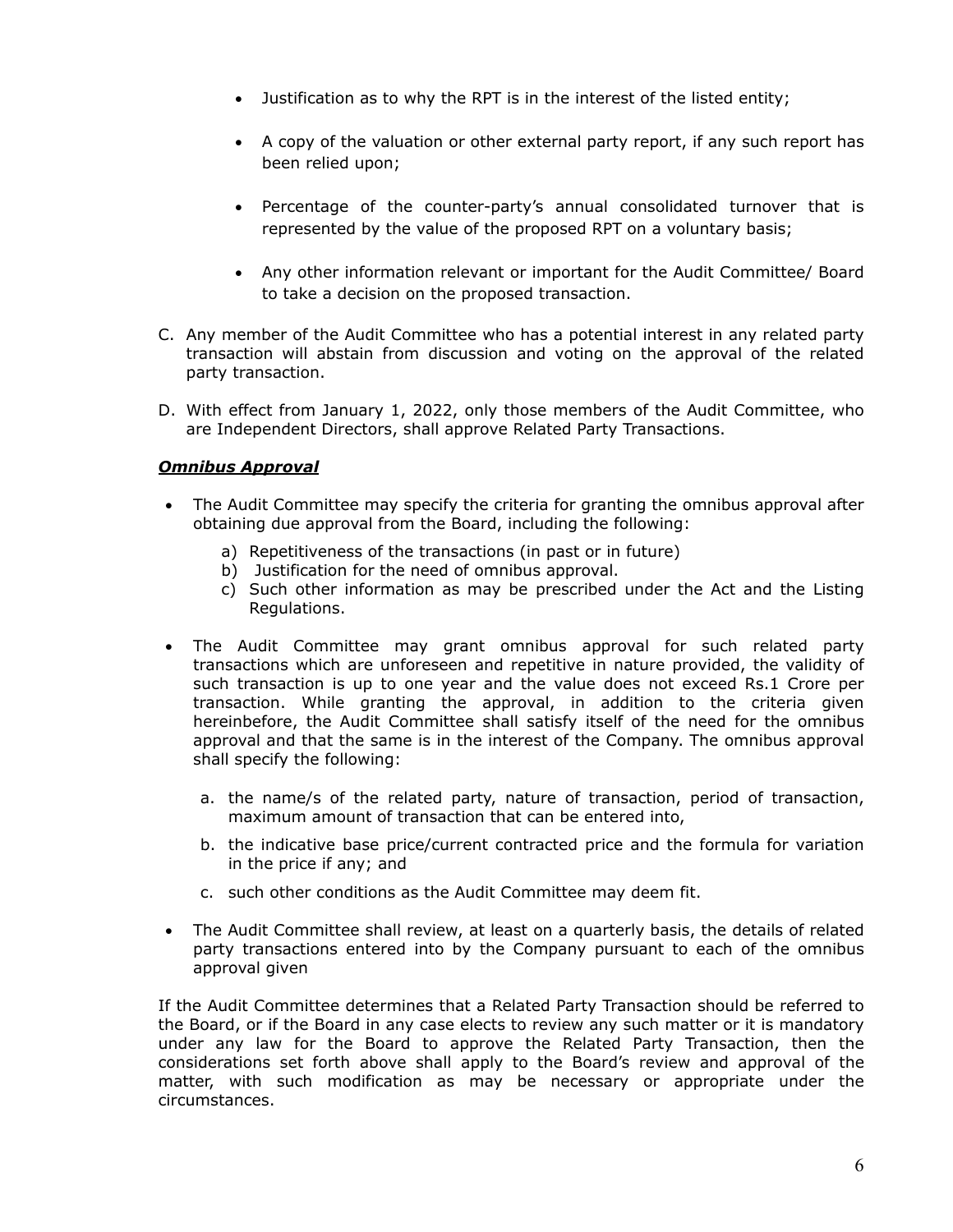While assessing a proposal put up before the Audit Committee/the Board for approval, the Audit Committee/ the Board may review the following documents/seek the following information from the management in order to determine if the transaction is in the ordinary course of business and at arm's length or not:

- a. Nature of the transaction i.e. details of goods or property to be acquired/transferred or services to be rendered/availed – including description of functions to be performed, risks to be assumed and assets to be employed under the proposed transactions;
- b. Key terms (such as price and other commercial compensation contemplated under the arrangement) of the proposed transaction, including value and quantum;
- c. Key covenants (non-commercial) as per the draft of the proposed agreement/contract to be entered into for such transaction;
- d. Special terms covered/to be covered in separate letters or undertakings or any other special or sub arrangement forming part of a composite transaction;
- e. Benchmarking information that may have a bearing on the arm's length basis analysis, such as:
	- market analysis, research report, industry trends, business strategies, financial forecasts, etc.;
	- third party comparables, valuation reports, price publications including stock exchange and commodity market quotations;
	- management assessment of pricing terms and business justification for the proposed transaction;
	- Comparative analysis, if any, of other such transaction entered into by the company.

## iv) Approval of the Board of Directors of the Company

As per the provisions of Section 188 of the Act, all kinds of transactions specified under the said Section and which are not in the ordinary course of business and are not at arm's length basis, are placed before the Board for its approval.

 In addition to the above, the following kinds of transactions with related parties are also placed before the Board for its approval:

- Transactions which may be in the ordinary course of business and at arm's length basis, but which are as per the policy determined by the Board from time to time (i.e. value threshold and/or other parameters) require Board approval in addition to Audit Committee approval;
- Transactions in respect of which the Audit Committee is unable to determine whether or not they are in the ordinary course of business and/or at arm's length basis and decides to refer the same to the Board for approval;
- Transactions which are in the ordinary course of business and at arm's length basis, but which in Audit Committee's view requires Board approval.
- If prior approval of the Board has not been taken, then such transaction needs to be ratified within 3 months of the date of entering into contract/ arrangement.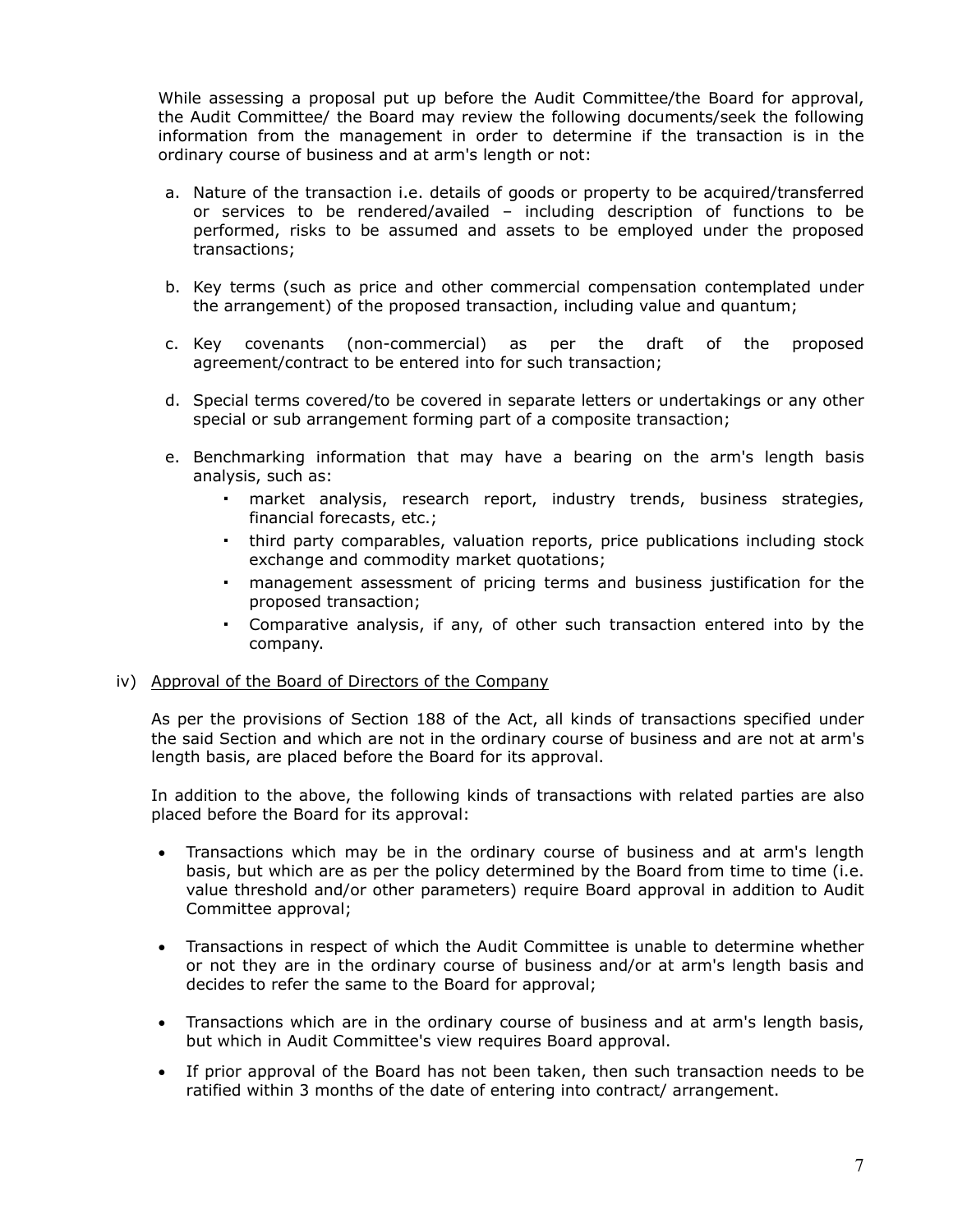- v) Approval of the Shareholders of the Company
	- *All Material Related Party Transactions (including subsequent material modifications thereof)* shall require prior approval of the Shareholders of the Company through ordinary resolution and the Related Parties shall not vote to approve such resolutions, irrespective of whether they are a related party to the particular transaction or not.
	- *Related Party Transactions which are not in ordinary course of Business or not at Arm's Length basis* **and which exceeds the** *thresholds laid down in*  **Companies (Meetings of Board and its Powers) Rules, 2014** shall require the prior approval of the shareholders through ordinary resolutions and the Related Parties shall abstain from voting on such resolution.
	- The Notice and the Explanatory Statement sent to the shareholders seeking approval for proposed Related Party Transaction shall contain such information as may be prescribed under the Act and the Listing Regulations.
- vi) Related Party Transactions not previously approved

In the event the Company becomes aware of a Related Party Transaction that has not been approved or ratified under this Policy, the transaction shall be placed as promptly as practicable before the Committee or the Board or the Shareholders as may be required in accordance with this Policy for review and ratification.

The Committee or the Board or the Shareholders shall consider all relevant facts and circumstances respecting such transaction and shall evaluate all options available to the Company, including but not limited to ratification, revision, or termination of such transaction, and the Company shall take such action as the Committee deems appropriate under the circumstances.

# **IV. Limitation**

In the event of any conflict between the provisions of the Policy and of the Listing Regulations/Companies Act, 2013 or any other statutory enactments, rules, the provisions of such Listing Regulations/Companies Act, 2013 or statutory enactments, rules shall prevail over this policy.

## **V. Register and Disclosures**

## **Registers**

The Company shall keep and maintain a register, maintained physically or electronically, as may be decided by the Board of Directors, giving separately the particulars of all contracts or arrangements covered under Section 188 of the Companies Act, 2013 and such register is placed before the meeting of the Board of directors and taken note of.

Every director or key managerial personnel shall, within a period of thirty days of his appointment, or relinquishment of his office in other Companies, as the case may be, disclose to the Company the particulars relating to his/her concern or interest in the other associations which are required to be included in the register maintained.